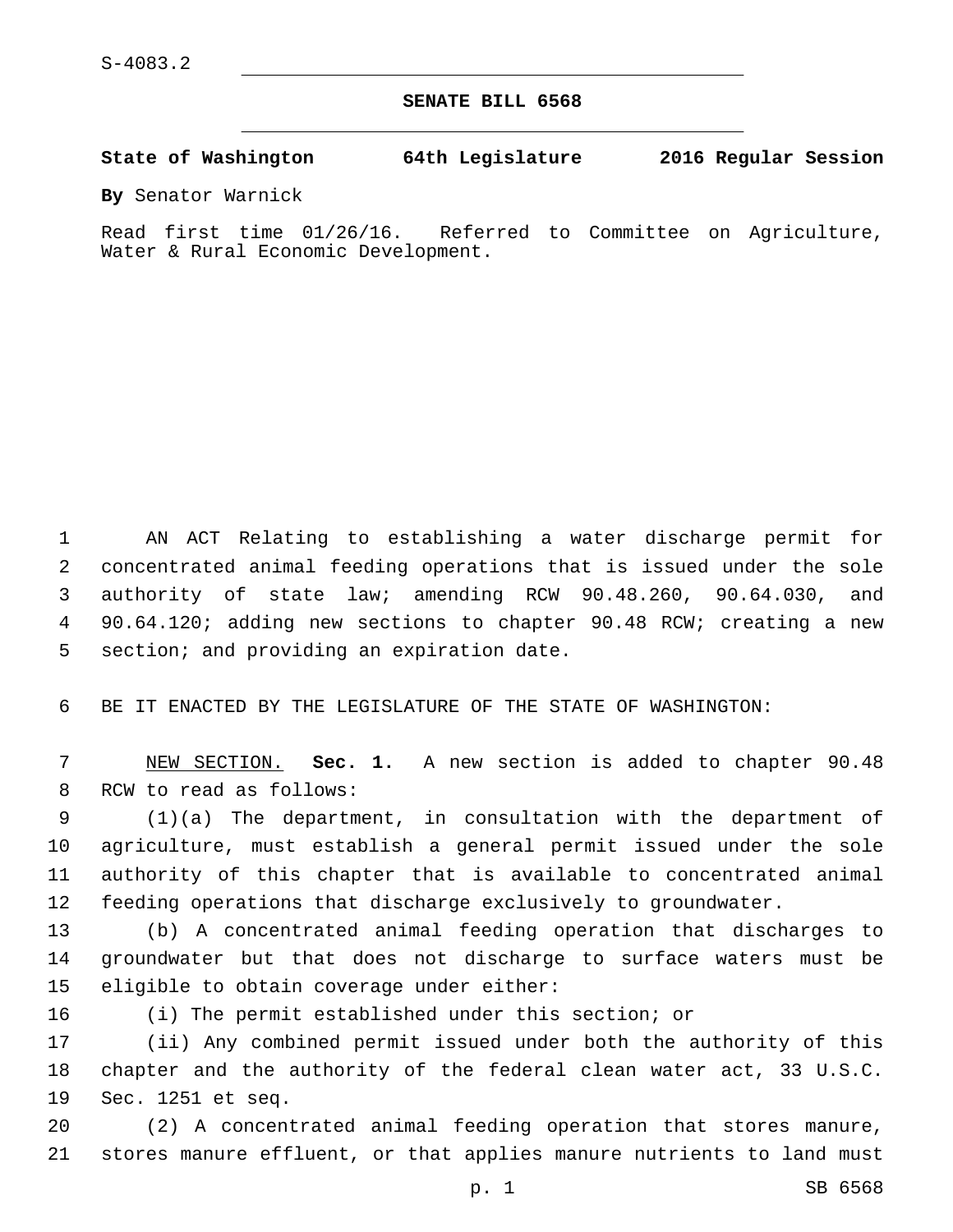be eligible to apply for coverage under the permit established 2 pursuant to this section.

 (3)(a) The department shall issue the permit required under this section in consultation with the department of agriculture. The department shall administer the permit jointly with the department of agriculture.6

 (b) The department and the department of agriculture must rely on the processes and procedures adopted pursuant to section 2 of this act in administering the permits established under this section.

 NEW SECTION. **Sec. 2.** A new section is added to chapter 90.48 11 RCW to read as follows:

 (1) The department and the department of agriculture shall operate the permit program identified in section 1 of this act via a memorandum of agreement regarding the administration of permits and enforcement of permit conditions issued under section 1 of this act.

 (2) The permit administration procedures adopted pursuant to this 17 section must:

 (a) Establish protocols that identify manure lagoons and effluent storage systems that are a significant risk to groundwater resources; and

 (b) Identify and facilitate the use of federal and state cost- share programs to support the improvements to manure lagoons and effluent storage systems identified in (a) of this subsection.

 (3) The department of agriculture has primary responsibility for inspections of concentrated animal feeding operations covered by a 26 permit issued pursuant to this section.

 (4) For purposes of this section and section 1 of this act, "concentrated animal feeding operations" has the same meaning as the term is defined in 40 C.F.R. Sec. 122.23, as of the effective date of 30 this section.

 **Sec. 3.** RCW 90.48.260 and 2012 1st sp.s. c 1 s 313 are each 32 amended to read as follows:

 (1) The department of ecology is hereby designated as the state water pollution control agency for all purposes of the federal clean water act as it exists on February 4, 1987, and is hereby authorized to participate fully in the programs of the act as well as to take all action necessary to secure to the state the benefits and to meet the requirements of that act. With regard to the national estuary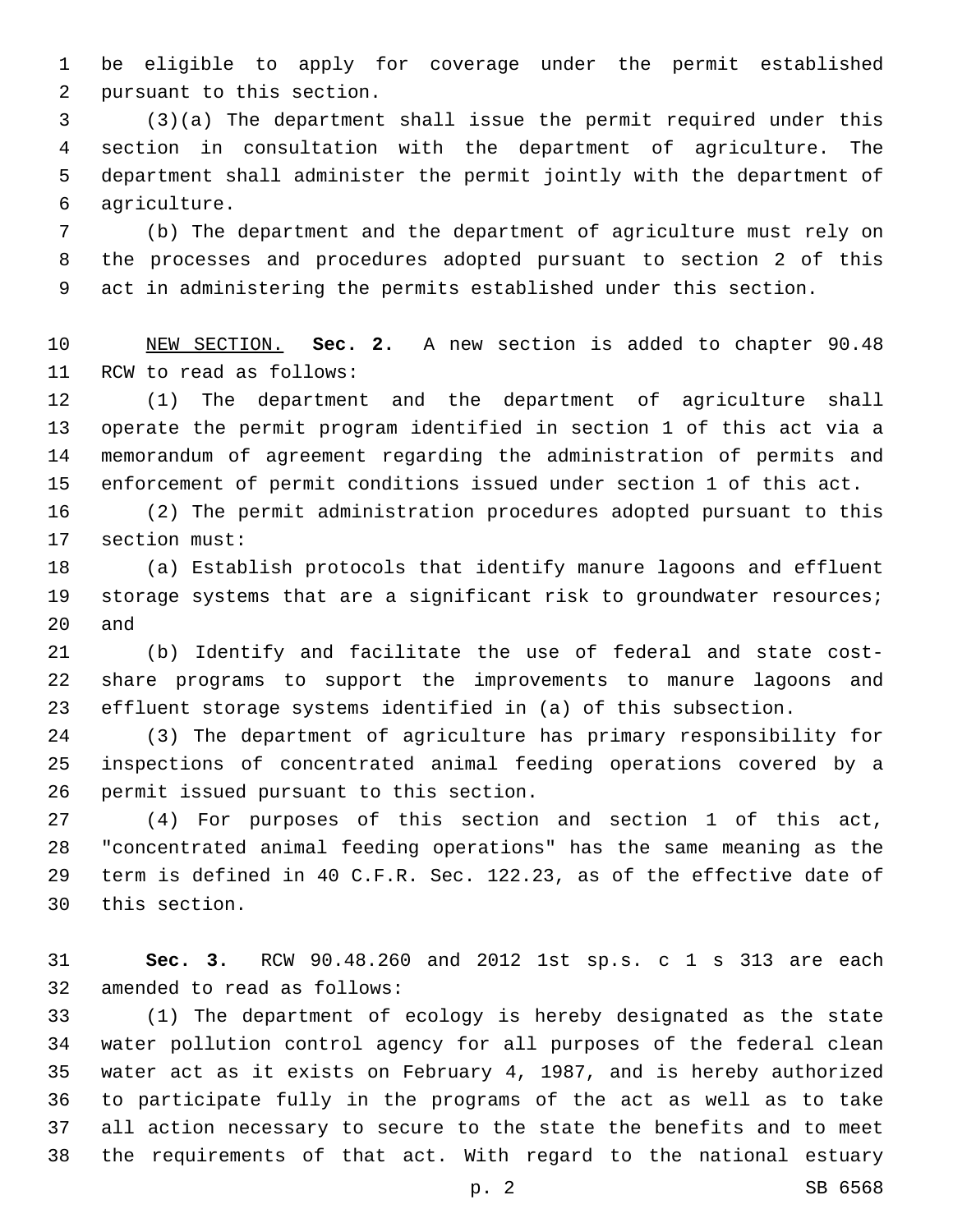program established by section 320 of that act, the department shall exercise its responsibility jointly with the Puget Sound partnership, created in RCW 90.71.210. The department of ecology may delegate its authority under this chapter, including its national pollutant discharge elimination permit system authority and duties regarding animal feeding operations and concentrated animal feeding operations, to the department of agriculture through a memorandum of understanding. Until any such delegation receives federal approval, the department of agriculture's adoption or issuance of animal feeding operation and concentrated animal feeding operation rules, permits, programs, and directives pertaining to water quality shall be accomplished after reaching agreement with the director of the 13 department of ecology or shall be consistent with the requirements of sections 1 and 2 of this act with respect to the administration of the state water discharge permit made available to concentrated 16 animal feeding operations. Adoption or issuance and implementation shall be accomplished so that compliance with such animal feeding operation and concentrated animal feeding operation rules, permits, programs, and directives will achieve compliance with all federal and state water pollution control laws. The powers granted herein include, among others, and notwithstanding any other provisions of 22 this chapter or otherwise, the following:

 (a) Complete authority to establish and administer a comprehensive state point source waste discharge or pollution discharge elimination permit program which will enable the department to qualify for full participation in any national waste discharge or pollution discharge elimination permit system and will allow the department to be the sole agency issuing permits required by such national system operating in the state of Washington subject to the provisions of RCW 90.48.262(2). Program elements authorized herein may include, but are not limited to: (i) Effluent treatment and limitation requirements together with timing requirements related thereto; (ii) applicable receiving water quality standards requirements; (iii) requirements of standards of performance for new sources; (iv) pretreatment requirements; (v) termination and modification of permits for cause; (vi) requirements for public notices and opportunities for public hearings; (vii) appropriate relationships with the secretary of the army in the administration of his or her responsibilities which relate to anchorage and navigation, with the administrator of the environmental protection agency in the

p. 3 SB 6568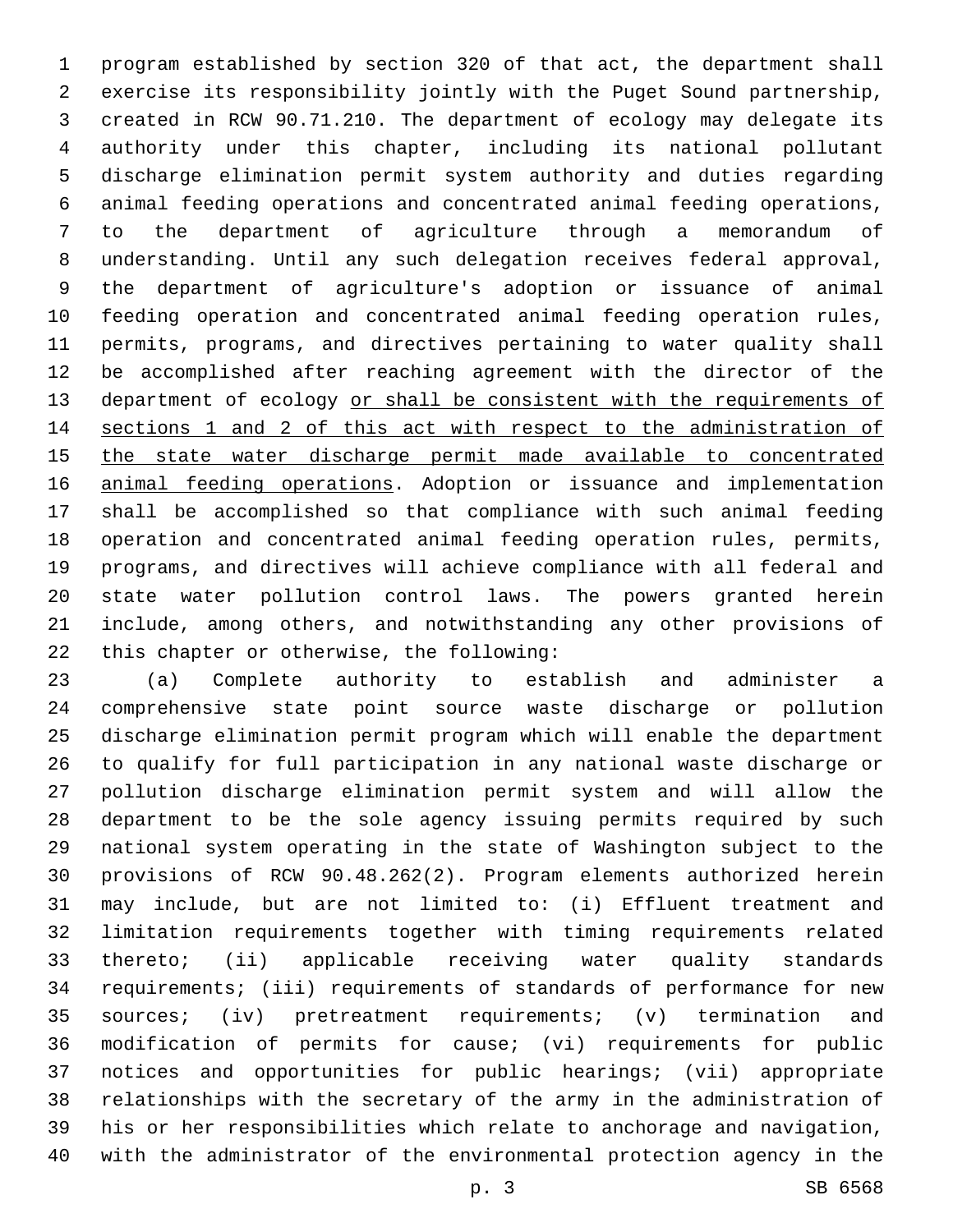performance of his or her duties, and with other governmental officials under the federal clean water act; (viii) requirements for inspection, monitoring, entry, and reporting; (ix) enforcement of the program through penalties, emergency powers, and criminal sanctions; (x) a continuing planning process; and (xi) user charges.

 (b) The power to establish and administer state programs in a manner which will ensure the procurement of moneys, whether in the form of grants, loans, or otherwise; to assist in the construction, operation, and maintenance of various water pollution control facilities and works; and the administering of various state water pollution control management, regulatory, and enforcement programs.

 (c) The power to develop and implement appropriate programs pertaining to continuing planning processes, area-wide waste 14 treatment management plans, and basin planning.

 (2) The governor shall have authority to perform those actions required of him or her by the federal clean water act.

17 (3) By July 31, 2012, the department shall:

 (a) Reissue without modification and for a term of one year any national pollutant discharge elimination system municipal storm water general permit applicable to western Washington municipalities first 21 issued on January 17, 2007; and

 (b) Issue an updated national pollutant discharge elimination system municipal storm water general permit applicable to western Washington municipalities for any permit first issued on January 17, 2007. An updated permit issued under this subsection shall become 26 effective beginning August 1, 2013.

 (i) Provisions of the updated permit issued under (b) of this subsection relating to new requirements for low-impact development and review and revision of local development codes, rules, standards, or other enforceable documents to incorporate low-impact development principles must be implemented simultaneously. These requirements may go into effect no earlier than December 31, 2016, or the time of the scheduled update under RCW 36.70A.130(5), as existing on July 10, 34 2012, whichever is later.

 (ii) Provisions of the updated permit issued under (b) of this subsection related to increased catch basin inspection and illicit discharge detection frequencies and application of new storm water controls to projects smaller than one acre may go into effect no earlier than December 31, 2016, or the time of the scheduled update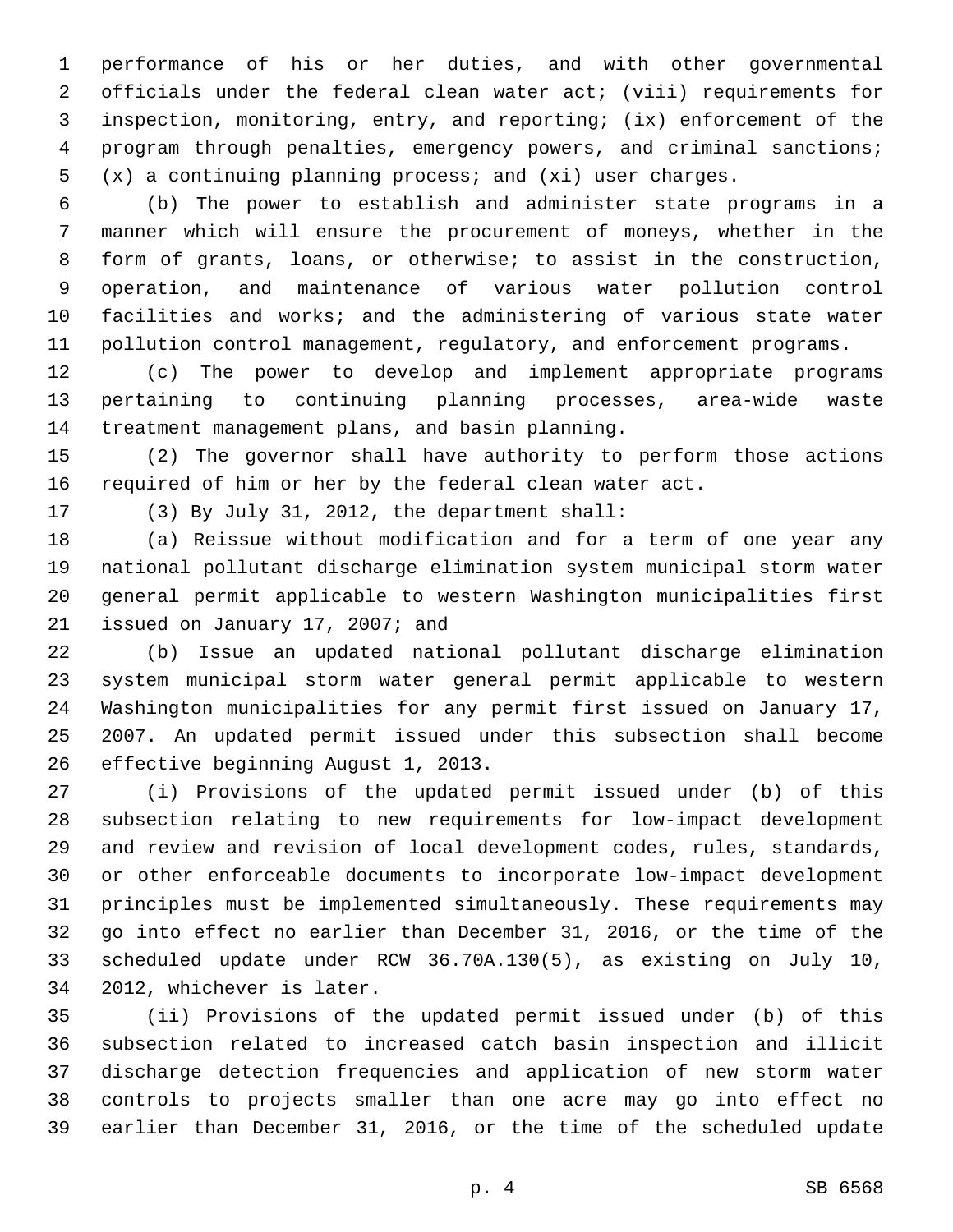under RCW 36.70A.130(5), as existing on July 10, 2012, whichever is 2 later.

(4) By July 31, 2012, the department shall:3

 (a) Reissue without modification and for a term of two years any national pollutant discharge elimination system municipal storm water general permit applicable to eastern Washington municipalities first 7 issued on January 17, 2007; and

 (b) Issue an updated national pollutant discharge elimination system municipal storm water general permit for any permit first issued on January 17, 2007, applicable to eastern Washington municipalities. An updated permit issued under this subsection 12 becomes effective August 1, 2014.

 **Sec. 4.** RCW 90.64.030 and 2011 c 103 s 3 are each amended to 14 read as follows:

 (1) Under the inspection program established in RCW 90.64.023, the department may investigate a dairy farm to determine whether the operation is discharging pollutants or has a record of discharging pollutants into surface or ground waters of the state. Upon concluding an investigation, the department shall make a written report of its findings, including the results of any water quality measurements, photographs, or other pertinent information, and provide a copy of the report to the dairy producer within twenty days 23 of the investigation.

 (2) The department shall investigate a written complaint filed with the department within three working days and shall make a written report of its findings including the results of any water quality measurements, photographs, or other pertinent information. Within twenty days of receiving a written complaint, a copy of the findings shall be provided to the dairy producer subject to the complaint, and to the complainant if the person gave his or her name and address to the department at the time the complaint was filed.

 (3) The department may consider past complaints against the same dairy farm from the same person and the results of its previous inspections, and has the discretion to decide whether to conduct an 35 inspection if:

 (a) The same or a similar complaint or complaints have been filed against the same dairy farm within the immediately preceding six-38 month period; and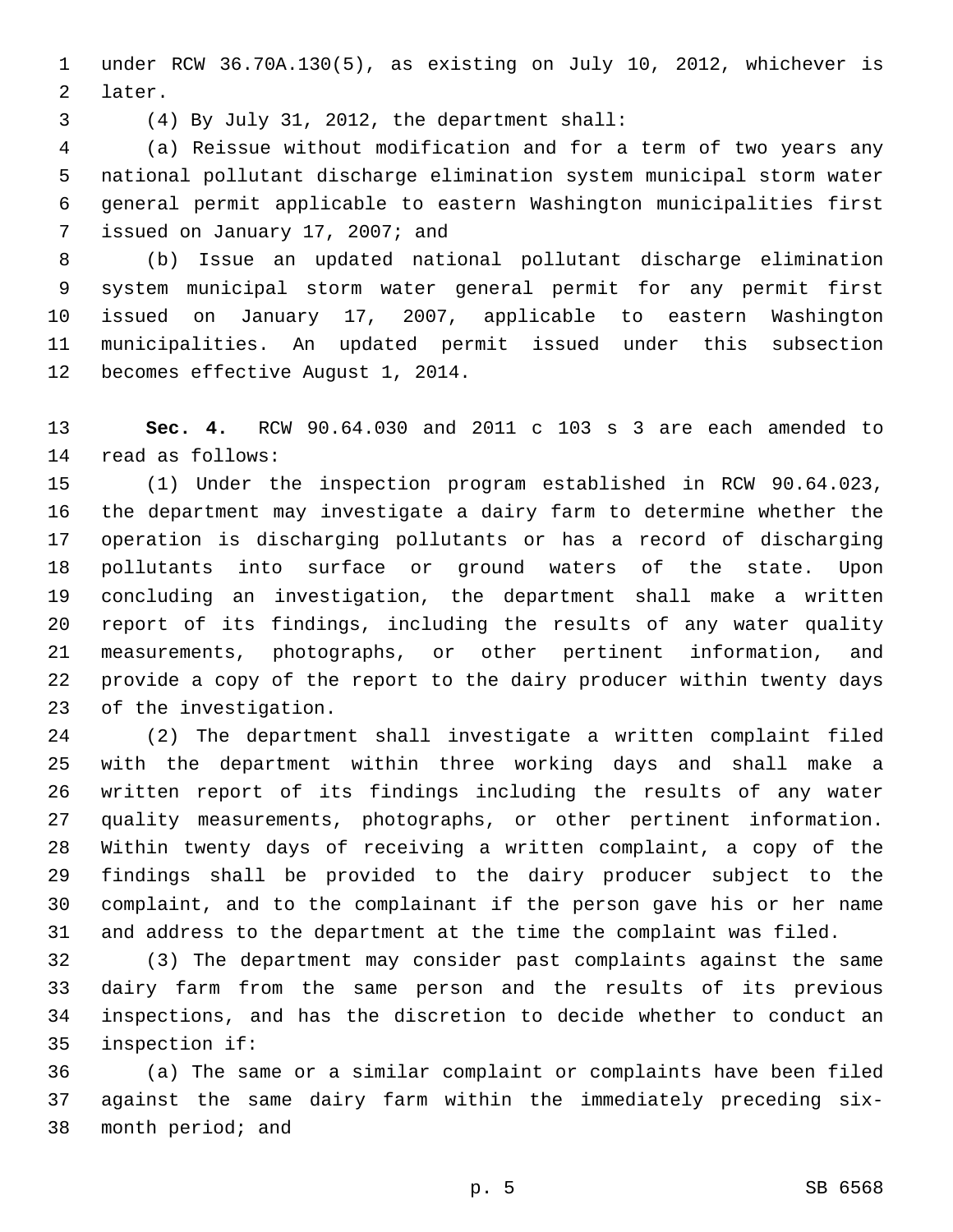(b) The department made a determination that the activity that was the subject of the prior complaint was not a violation.

 (4) If the decision of the department is not to conduct an inspection, it shall document the decision and the reasons for the decision within twenty days. The department shall provide the decision to the complainant if the name and address were provided to the department, and to the dairy producer subject to the complaint, and the department shall place the decision in the department's 9 administrative records.

 (5) The report of findings of any inspection conducted as the result of either an oral or a written complaint shall be placed in the department's administrative records. Only findings of violations shall be entered into the database identified in RCW 90.64.130.

 (6) A dairy farm that is determined to be in violation of the 15 terms or conditions of a state water quality permit, or of an individual or general national pollution discharge elimination system 17 permit, or a significant contributor of pollution based on actual water quality tests, photographs, or other pertinent information is subject to the provisions of this chapter and to the enforcement provisions of chapters 43.05 and 90.48 RCW, including civil penalties 21 levied under RCW 90.48.144.

 (7) If the department determines that an unresolved water quality problem from a dairy farm requires immediate corrective action, the department shall notify the producer and the district in which the problem is located. When corrective actions are required to address such unresolved water quality problems, the department shall provide copies of all final dairy farm inspection reports and documentation of all formal regulatory and enforcement actions taken by the department against that particular dairy farm to the local conservation district and to the appropriate dairy farm within twenty 31 days.

 (8) For a violation of water quality laws that is a first offense for a dairy producer, the penalty may be waived to allow the producer to come into compliance with water quality laws. The department shall record all legitimate violations and subsequent enforcement actions.

 (9) A discharge, including a storm water discharge, to surface waters of the state shall not be considered a violation of this chapter, chapter 90.48 RCW, or chapter 173-201A WAC, and shall therefore not be enforceable by the department of ecology or a third party, if at the time of the discharge, a violation is not occurring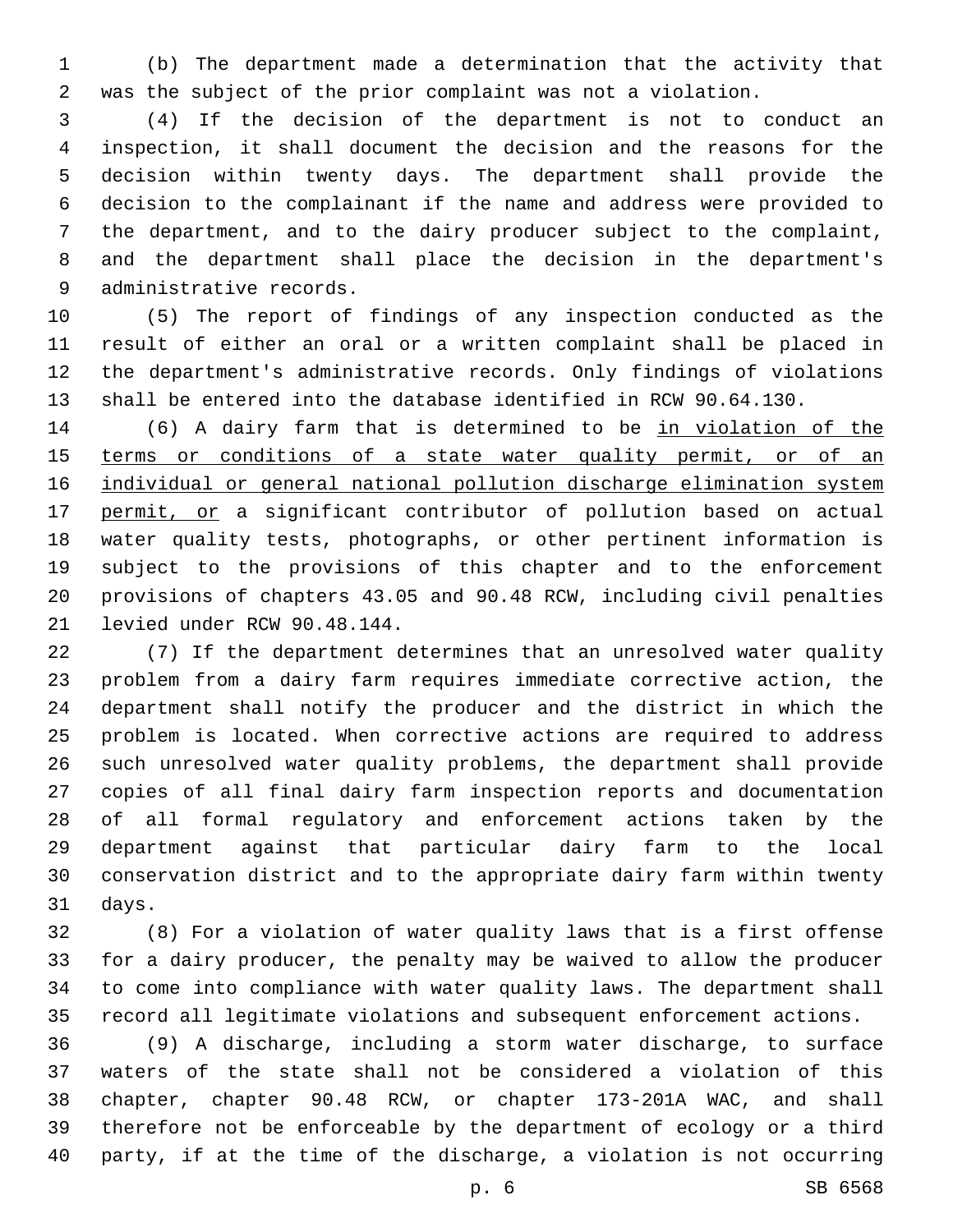under RCW 90.64.010 (17). In addition, a dairy producer shall not be held liable for violations of this chapter, chapter 90.48 RCW, chapter 173-201A WAC, or the federal clean water act due to the discharge of dairy nutrients to waters of the state resulting from spreading these materials on lands other than where the nutrients were generated, when the nutrients are spread by persons other than 7 the dairy producer or the dairy producer's agent.

 (10) As provided under RCW 7.48.305, agricultural activities associated with the management of dairy nutrients are presumed to be reasonable and shall not be found to constitute a nuisance unless the activity has a substantial adverse effect on public health and 12 safety.

 (11) This section specifically acknowledges that if a holder of a general or individual national pollutant discharge elimination system permit complies with the permit and the dairy nutrient management plan conditions for appropriate land application practices, the permit provides compliance with the federal clean water act and acts as a shield against citizen or agency enforcement for any additions of pollutants to waters of the state or of the United States as 20 authorized by the permit.

 (12) A dairy producer who fails to have an approved dairy nutrient management plan by July 1, 2002, or a certified dairy nutrient management plan by December 31, 2003, and for which no appeals have been filed with the pollution control hearings board, is in violation of this chapter. Each month beyond these deadlines that a dairy producer is out of compliance with the requirement for either plan approval or plan certification shall be considered separate 28 violations of this chapter ((90.64 RCW)) that may be subject to penalties. Such penalties may not exceed one hundred dollars per month for each violation up to a combined total of five thousand dollars. The department has discretion in imposing penalties for failure to meet deadlines for plan approval or plan certification if the failure to comply is due to lack of state funding for implementation of the program. Failure to register as required in RCW 90.64.017 shall subject a dairy producer to a maximum penalty of one hundred dollars. Penalties shall be levied by the department.

 **Sec. 5.** RCW 90.64.120 and 2003 c 325 s 4 are each amended to read as follows:38

p. 7 SB 6568